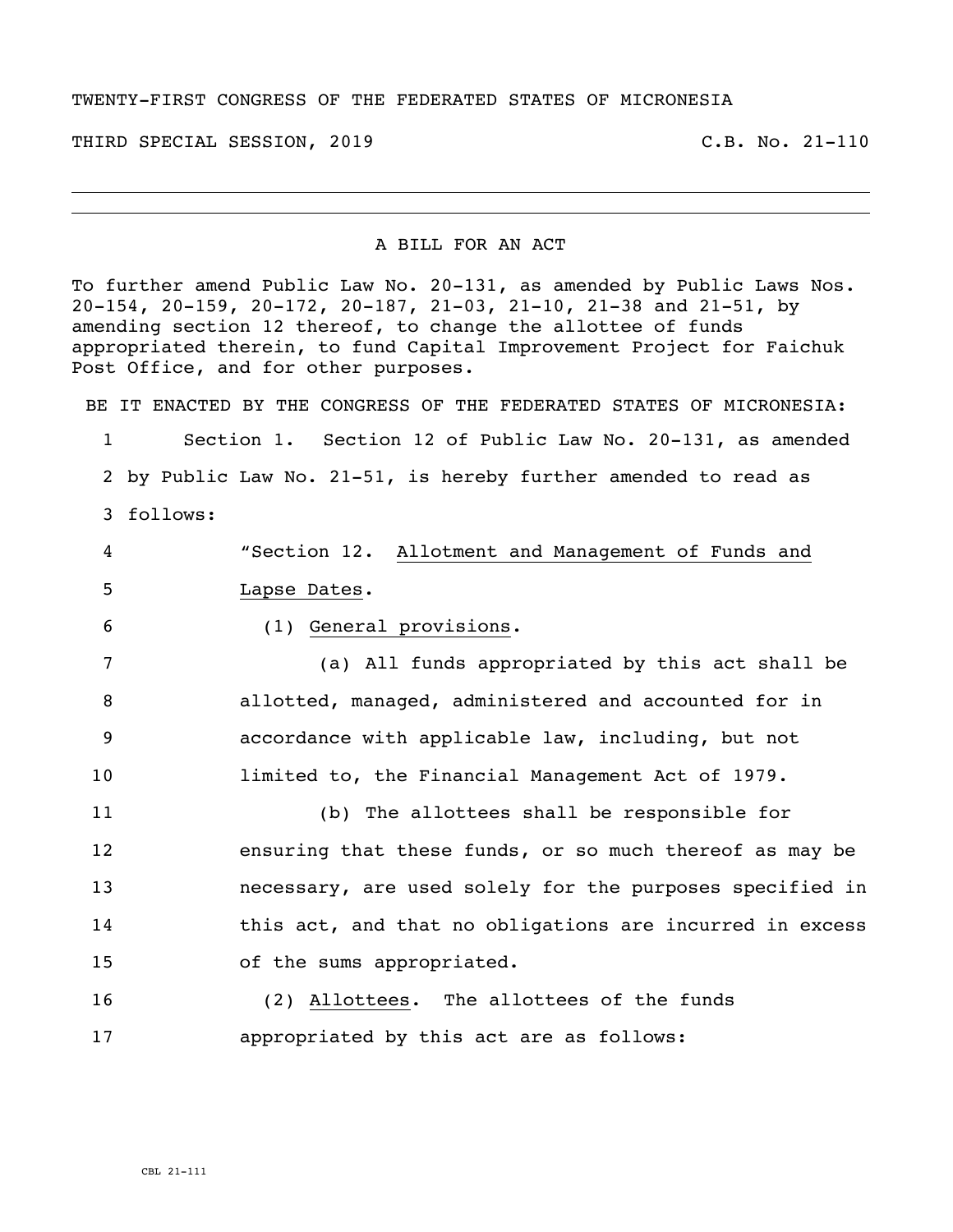(a) Section 2 - the allottee of these funds shall be the President of the Federated States of Micronesia; (b) Section 3 - the allottee of these funds shall be the Speaker of the Congress of the Federated States of Micronesia; (c) Section 4 – the allottee of these funds shall be the Chief Justice of the Supreme Court of the Federated States of Micronesia; (d) Section 5 – the allottee of these funds shall be the Public Auditor of the Federated States of Micronesia; (e) Sections 6 through 9 - the allottee of these funds shall be the President of the Federated States of Micronesia; PROVIDED, HOWEVER, that for the following subsections of sections 8 through 9 of this act: 17 (i) Sections  $8(1)(f)$  and  $8(8)(h)$  – the allottee of these funds shall be the Chair of the Joint Committee on Compact Review and Planning; 20 (ii) Section  $8(8)(c)$  – the allottee of these funds shall be the Governor of the state of Chuuk; (iii) Section 8(9) – the allottee of these funds shall be the Speaker of the Congress of the Federated States of Micronesia;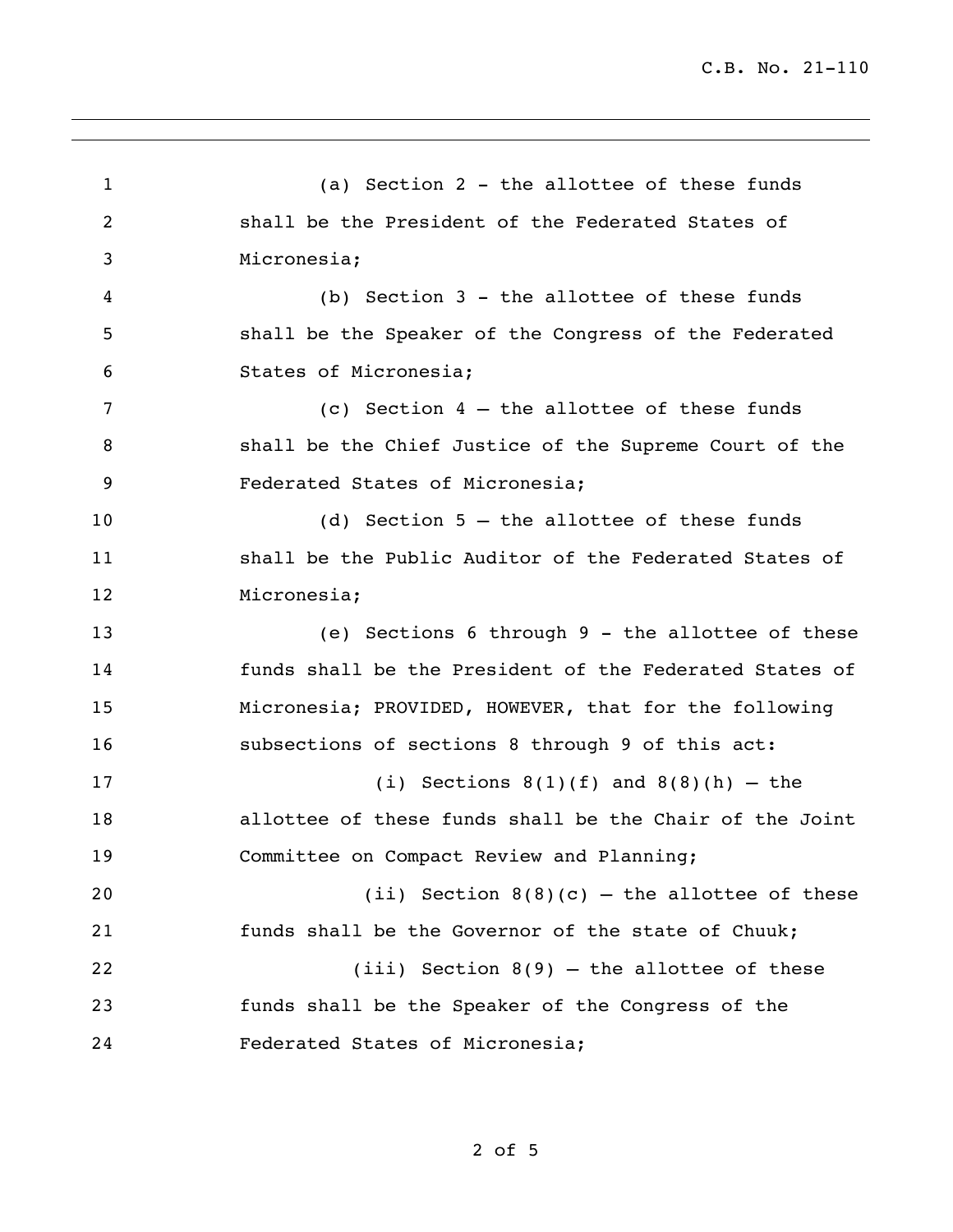(iv) Section 8(12)(a) – the allottee of these funds shall be the President of the College of Micronesia-FSM; (v) Section 8(12)(e) through (h) - the allottee of these funds shall be the Chief Justice of the respective State Supreme Court; 7 (vi) Section  $8(12)(q)$  – the allottee of these funds shall be the Chair of the Joint Committee on Compact Review and Planning; (vii) Section 9(1) – the allottee of these funds shall be the President of the College of Micronesia-FSM; (viii) Section 9(3)(g) – the allottee of these funds shall be the Governor of the state of Kosrae; (ix) Section 9(3)(h) – the allottee of these funds shall be the Governor of the state of Pohnpei; 17 (x) Sections  $9(3)(i)$  and  $9(4)(f)$  – the allottee of these funds shall be the Governor of the state of Chuuk;  $(xi)$  Section  $9(3)(j)$  – the allottee of these funds shall be the Governor of the state of Yap; (xii) Section 9(14) – the allottee of these funds shall be Telecommunication Regulation Authority;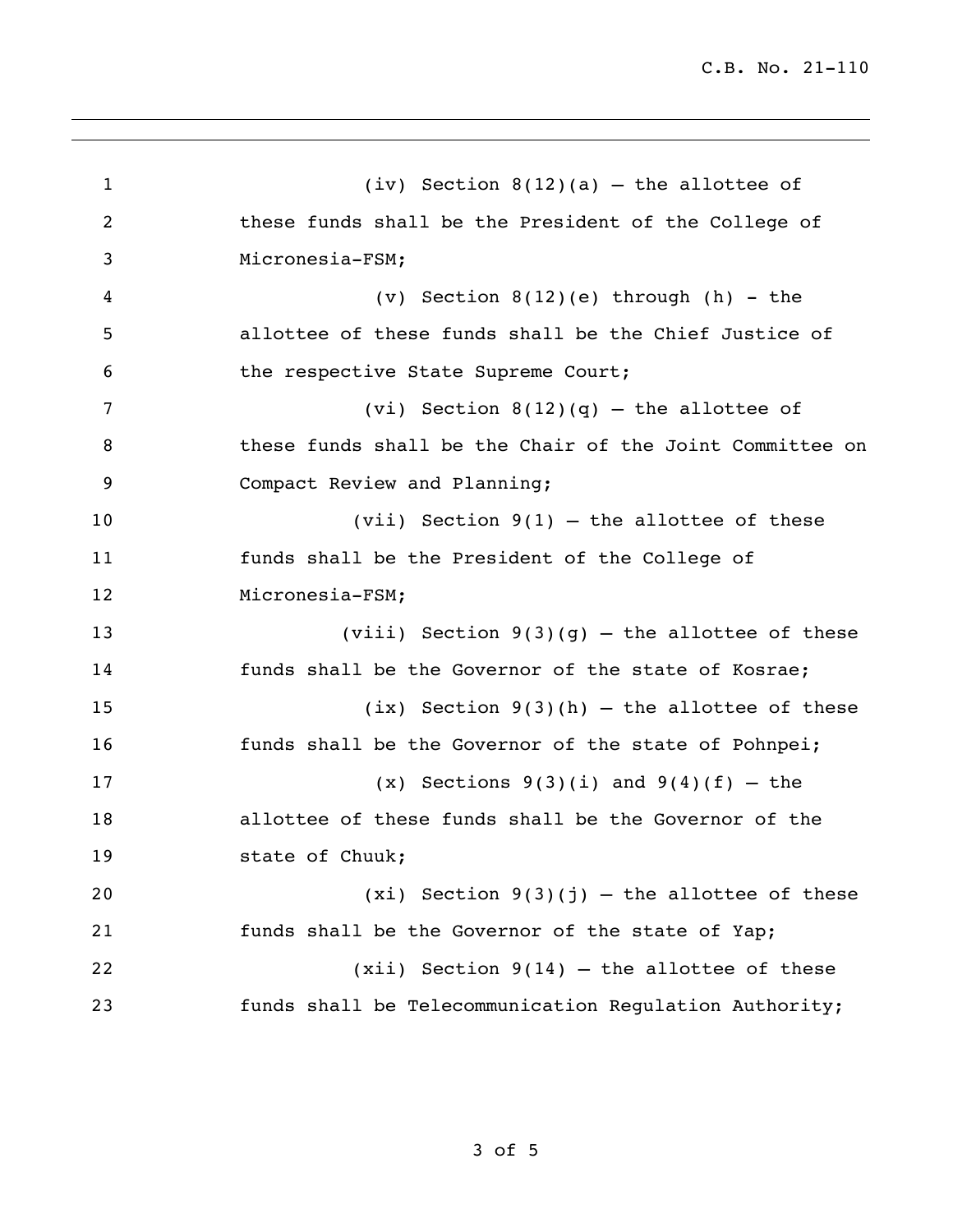(xiii) Section 9(15)(a)(1) – the allottee of these funds shall be the Governor of the state of Kosrae; 4 (xiv) Section  $9(15)(a)(2)$  – the allottee of these funds shall be the Governor of the state of Pohnpei; 7 (xv) Section  $9(15)(a)(3)$  – the allottee of 8 these funds shall be the Governor of the state of Chuuk;  $(xvi)$  Section  $9(15)(a)(4)$  – the allottee of 10 these funds shall be the Governor of the state of Yap; (xvii) Section 9(15)(d) – the allottee of these funds shall be the Governor of the state of Pohnpei; (xviii) Section 9(15)(e)(1) and (3) and 9(15)(n) – the allottee of these funds shall be the 16 Governor of the state of Chuuk; (xix) Section 9(15)(e)(2) – the allottee of these funds shall be the Speaker of the Congress of the Federated States of Micronesia.  $(xx)$  Section  $8(12)(y)(3)$  – the allottee of these funds shall be the Governor of the State of Chuuk;  $(xxi)$  Section  $8(12)(y)(4)$  – the allottee of these funds shall be the Governor of the State of Yap. (3) Lapse date. The authority of the allottees to obligate funds appropriated by this act shall lapse as